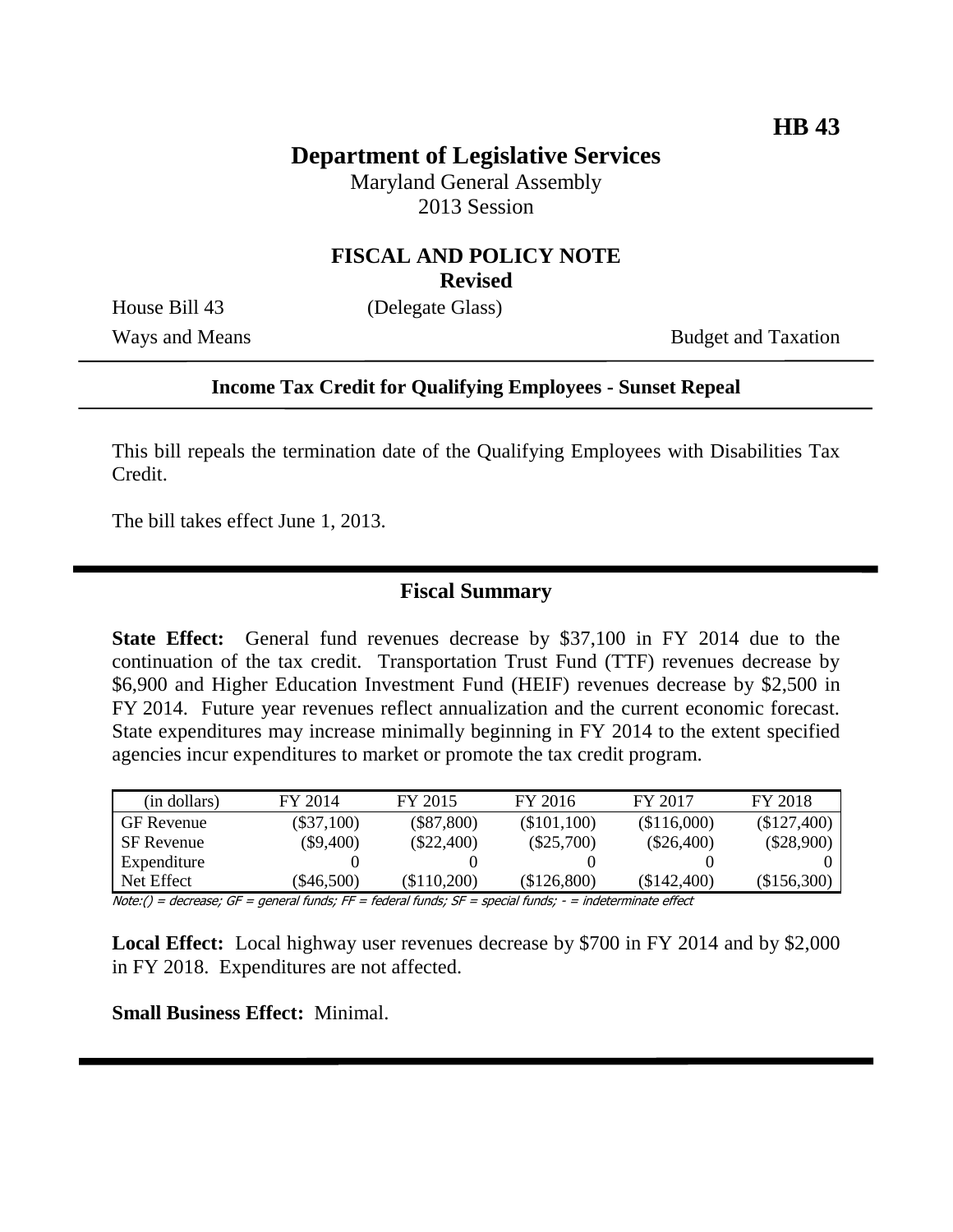#### **Analysis**

**Current Law:** The Qualifying Employees with Disabilities Tax Credit terminates June 30, 2013. Businesses can also qualify for federal tax credits as discussed below.

**Background:** The Qualifying Employees with Disabilities Tax Credit allows an employer who hires a qualified individual with disabilities to claim a tax credit for certain wages paid to the employee and for child care and transportation expenses paid on behalf of the employee in the first two years of employment. A qualified individual with a disability is a person who (1) meets the definition of an individual with a disability as defined by the Americans with Disabilities Act; (2) has a disability that presently constitutes an impediment to obtaining or maintaining employment or to transitioning from school to work; (3) is ready for employment; and (4) has been determined as having met the criteria of a qualified employee with a disability. A qualified individual also includes an individual who (1) has been discharged or released from active duty in the Armed Forces of the United States for a service-connected disability and (2) other individuals meeting the four requirements described above, whether or not the individual receives services from DLLR.

Employers can claim a credit equal to 30% of the first \$6,000 of wages paid to the employee (20% in year two). Employers can claim a credit of up to \$600 of child care or transportation expenses paid on behalf of qualifying employees in the first year of employment (\$500 in year two). The amount of the credit may not exceed the tax liability for the taxable year, and any unused amount may be carried forward five tax years. **Exhibit 1** lists the amount of Qualifying Employees with Disabilities tax credits claimed in tax years 1999 through 2010. Variable labor market conditions and the business cycle are likely contributors to the number and amount of tax credits claimed in each year.

The program is administered by the Division of Rehabilitation Services within DLLR. The number of individuals certified by DLLR as being eligible for the program decreased from an annual average of 400 in 2004 and 2005 to about 200 in 2006 through 2008. After further decreasing to 9 individuals in 2009 and 15 individuals in 2010, DLLR certified 72 individuals in 2011.

The federal Work Opportunity Tax Credit (WOTC), which was first authorized by the Small Business Job Protection Act of 1996, is designed to provide an incentive to employers to hire groups of individuals that have traditionally had a high unemployment rate. The program has been modified over time, including by the federal American Recovery and Reinvestment Act of 2009, which provided a consolidated credit program for employment of 12 target groups, including veterans with service-connected disabilities and Supplemental Security Income recipients. The VOW to Hire Heroes Act

HB 43/ Page 2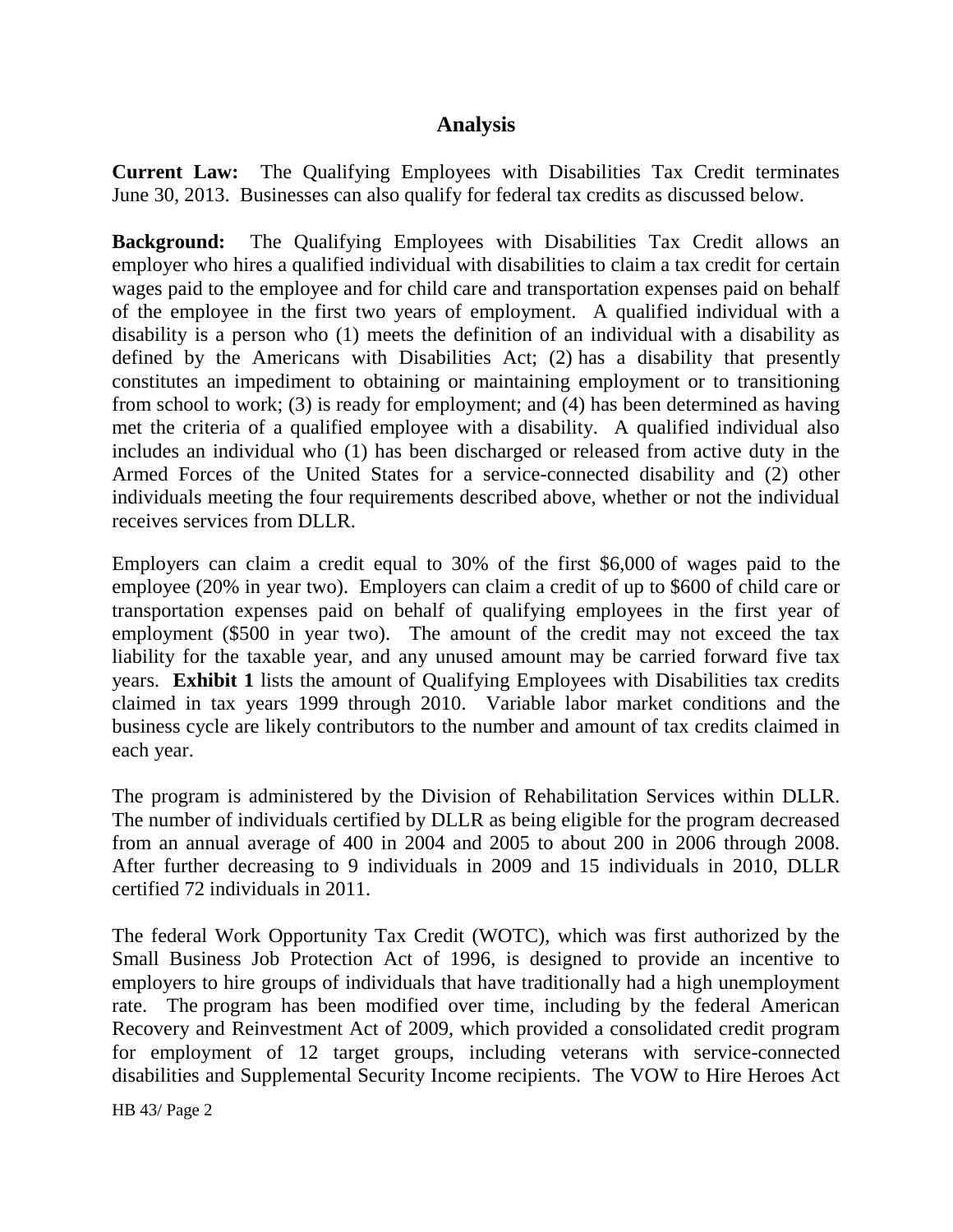of 2011 extended and modified the federal WOTC for veterans. The one-time credit ranges in value from \$2,400 to \$9,600, depending on whether the veteran was unemployed, is entitled to service-connected disability, compensation, and receipt of SNAP benefits. The American Taxpayer Relief Act of 2012 extended both credits through 2013.

| <b>Exhibit 1</b><br><b>Employees with Disabilities Credits Claimed</b><br>Tax Year 1999-2010 |                |                        |         |  |  |  |  |
|----------------------------------------------------------------------------------------------|----------------|------------------------|---------|--|--|--|--|
| <b>Tax Year</b>                                                                              | <b>Returns</b> | <b>Credits Claimed</b> | Average |  |  |  |  |
| 1999                                                                                         | 30             | \$59,500               | \$1,983 |  |  |  |  |
| 2000                                                                                         | 47             | 65,100                 | 1,385   |  |  |  |  |
| 2001                                                                                         | 26             | 23,300                 | 896     |  |  |  |  |
| 2002                                                                                         | 23             | 21,700                 | 943     |  |  |  |  |
| 2003                                                                                         | 15             | 185,700                | 12,380  |  |  |  |  |
| 2004                                                                                         | 19             | 405,100                | 21,321  |  |  |  |  |
| 2005                                                                                         | 27             | 374,900                | 13,885  |  |  |  |  |
| 2006                                                                                         | 20             | 60,621                 | 3,031   |  |  |  |  |
| 2007                                                                                         | 7              | 15,446                 | 2,207   |  |  |  |  |
| 2008                                                                                         | 13             | 13,472                 | 1,036   |  |  |  |  |
| 2009                                                                                         | 8              | 18,542                 | 2,318   |  |  |  |  |
| 2010                                                                                         | 8              | 26,845                 | 3,356   |  |  |  |  |

**State Fiscal Effect:** The bill repeals the termination date of the Qualifying Employees with Disabilities Tax Credit. As a result, general fund revenues will decrease by \$37,100 in fiscal 2014. TTF revenues will decrease by \$6,900 and HEIF revenues will decrease by \$2,500 in fiscal 2014. **Exhibit 2** shows the estimated impact on State and local revenues.

This estimate is based on the history of the existing tax credit and the following facts and assumptions:

- the bill applies to one-half of calendar 2013;
- the add-back provision of the credit reduces revenue losses by about 8% of the total amount claimed in each tax year;
- about 90% of credits have been claimed against the corporate income tax in tax year 2000 through 2006; and

HB 43/ Page 3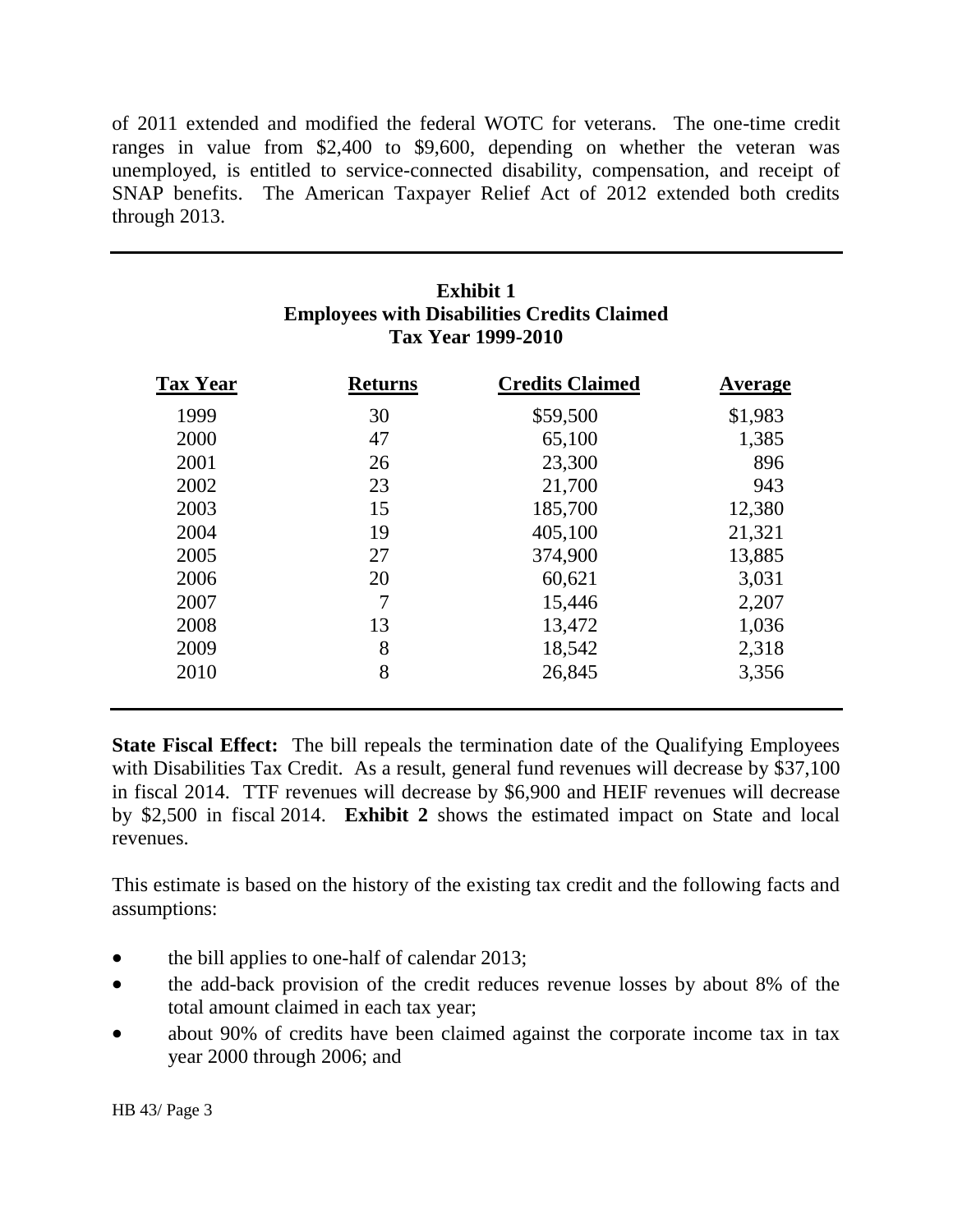the amount claimed in each year is adjusted based on the forecasted amount of total job creation in Maryland and the expected State unemployment rate.

## **Exhibit 2 State and Local Revenue Impacts Fiscal 2014-2018**

|                       | <b>FY 2014</b> | <b>FY 2015</b> | <b>FY 2016</b> | <b>FY 2017</b> | <b>FY 2018</b> |
|-----------------------|----------------|----------------|----------------|----------------|----------------|
| <b>Total Revenues</b> | $(\$46,500)$   | (\$110,200)    | (\$126,800)    | (\$142,400)    | (\$156,300)    |
| General Fund          | $(\$37,100)$   | $(\$87,800)$   | (\$101,100)    | (\$116,000)    | (\$127,400)    |
| <b>HEIF</b>           | (2,500)        | (6,000)        | (6,800)        | (7,700)        | (8,400)        |
| <b>TTF</b>            | (6,900)        | (16,400)       | (18,900)       | (18,700)       | (20,500)       |
| <b>MDOT</b>           | (6,200)        | (14,800)       | (17,100)       | (16,900)       | (18,500)       |
| <b>LHUR</b>           | (700)          | (1,600)        | (1,800)        | (1,800)        | (2,200)        |

LHUR = Local Highway User Revenues

MDOT = Maryland Department of Transportation

Note: Totals may not sum due to rounding.

To the extent that the recent decrease in the amount of credits claimed for hiring individuals with disabilities represents a permanent decrease in the utilization of the credit by businesses rather than a temporary decrease caused by the economy, revenue losses will be less than estimated in future years.

The bill also states that it is the intent of the General Assembly that DLLR, the Department of Disabilities, and the Department of Veterans Affairs make every effort to promote and market the tax credit program to Maryland employers. To the extent the agencies incur additional expenses in order to market the credit that cannot be absorbable within existing budgeted resources, State expenditures may increase minimally beginning in fiscal 2014.

**Local Revenues:** Local highway user revenues will decrease as a result of credits claimed against the corporate income tax. Local highway user revenues will decrease by \$700 in fiscal 2014 and by \$2,000 in fiscal 2018, as shown in Exhibit 2.

## **Additional Information**

**Prior Introductions:** None.

HB 43/ Page 4